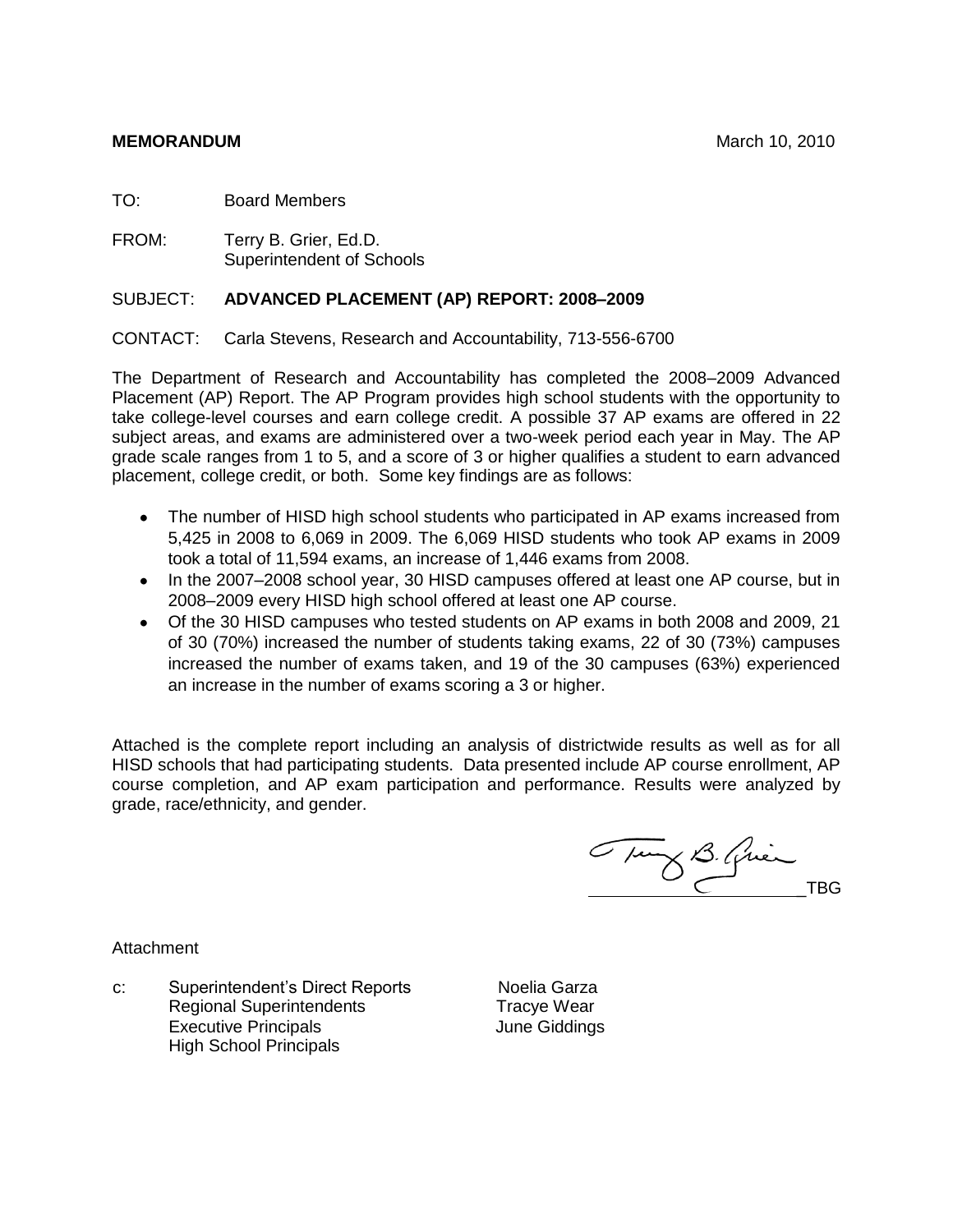

# Advanced Placement (AP) Report 2008–2009

**Department of Research and Accountability Houston Independent School District**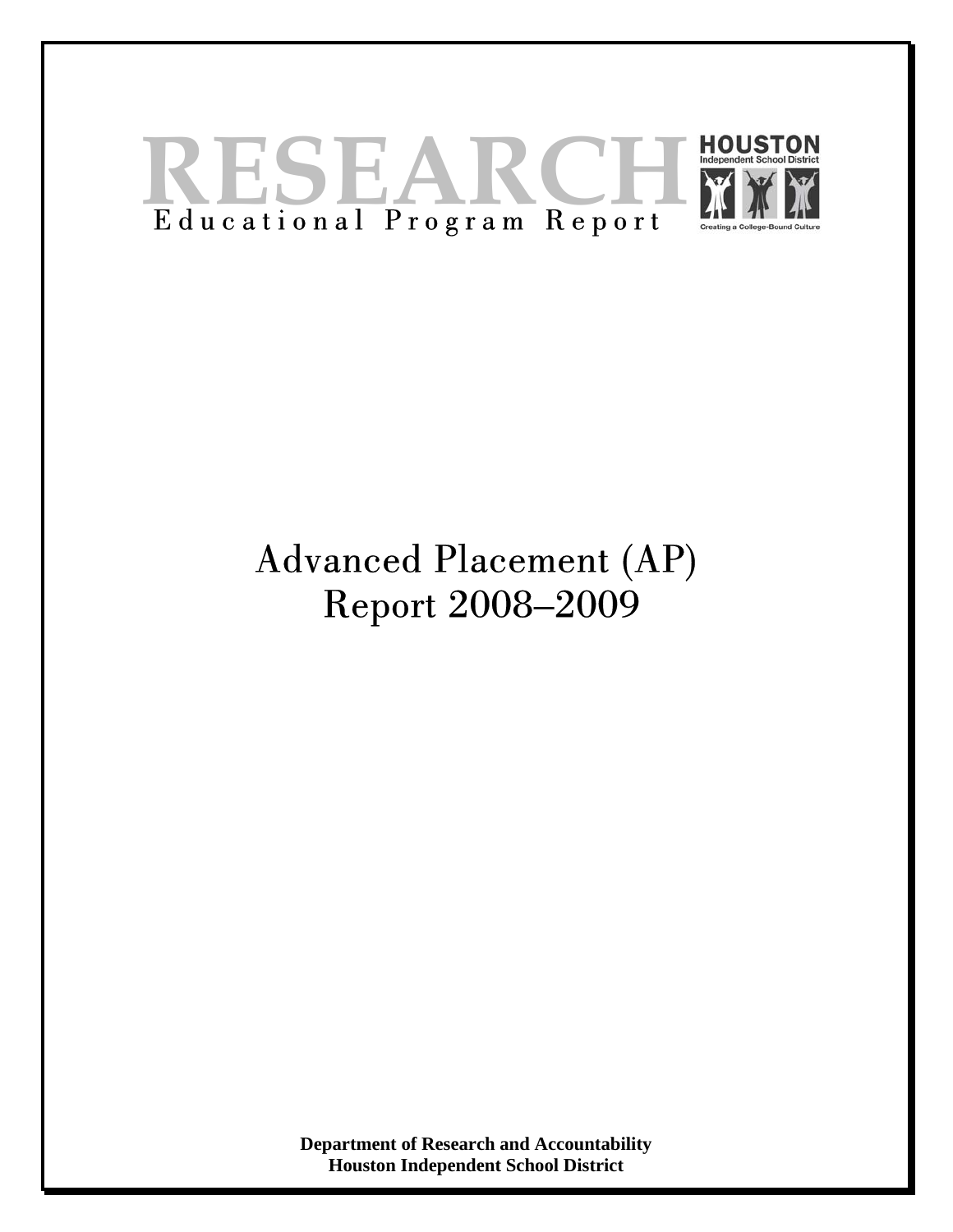

# **2010 Board of Education**

**Greg Meyers**  PRESIDENT

 **Paula M. Harris**  FIRST VICE PRESIDENT

 **Diana Dávila**  SECOND VICE PRESIDENT

 **Carol Mims Galloway SECRETARY** 

 **Anna Eastman**  ASSISTANT SECRETARY

**Michael L. Lunceford Lawrence Marshall Harvin C. Moore Manuel Rodríguez Jr.** 

 **Terry B. Grier, Ed.D.**  SUPERINTENDENT OF SCHOOLS

 **Carla Stevens**  ASSISTANT SUPERINTENDENT DEPARTMENT OF RESEARCH AND ACCOUNTABILITY

 **Michael Thomas**  RESEARCH MANAGER

 **Susan L. Walden, Ph.D. Chih-Hsun Huang, Ed.D.**  RESEARCH SPECIALISTS

**Dora A. Tamez**  INTERMEDIATE APPLICATIONS DEVELOPER

 **Houston Independent School District**  Hattie Mae White Educational Support Center 4400 West 18th Street

Houston, Texas 77092-8501

Website: www.houstonisd.org

It is the policy of the Houston Independent School District not to discriminate on the<br>basis of age, color, handicap or disability, ancestry, naitonal origin, marital status, race,<br>religion, sex, veteran status, or politic programs and activities.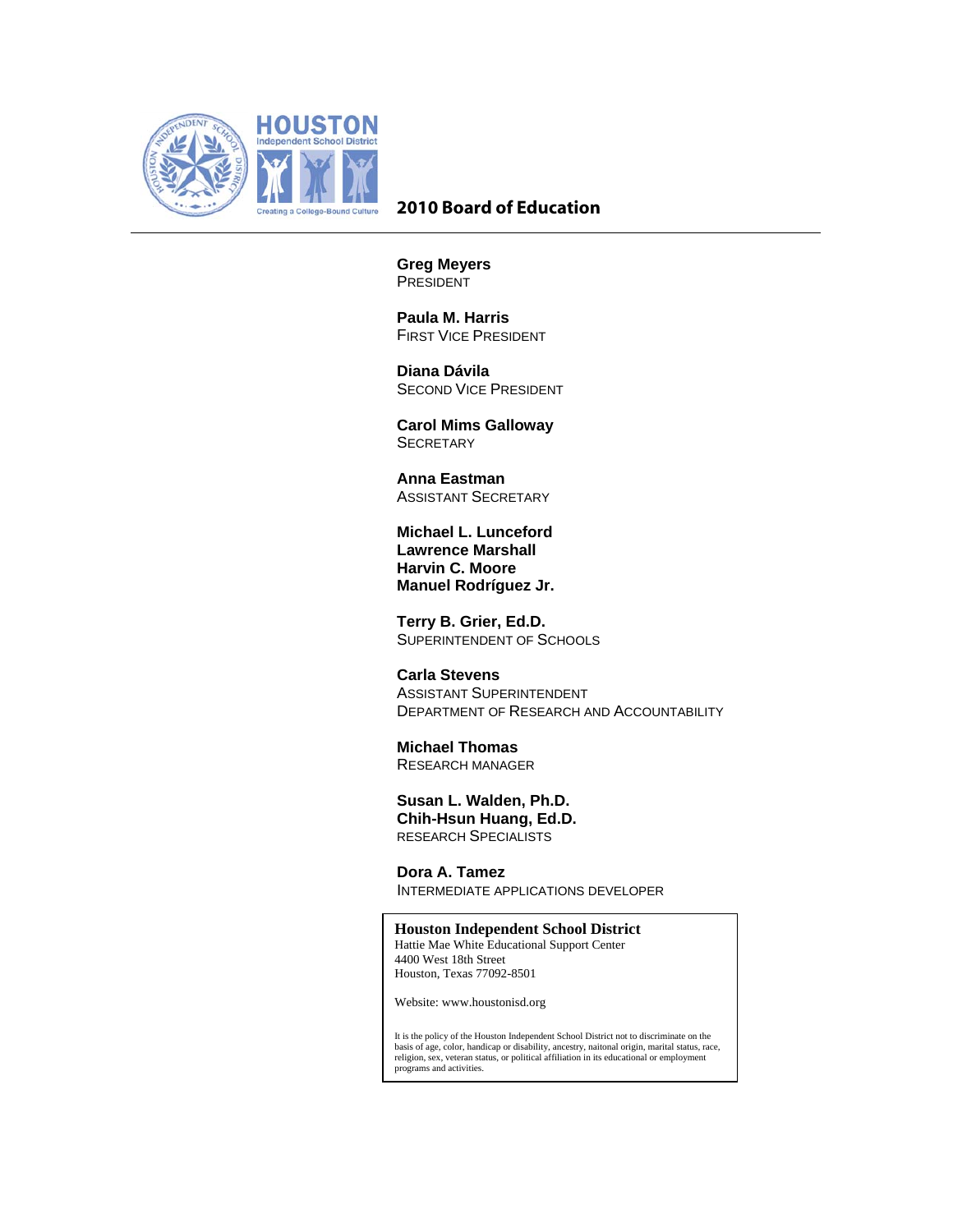# **Advanced Placement 2008–2009**

## **Introduction**

The College Board's Advanced Placement (AP) Program provides participating students with the opportunity to take college-level courses while still in high school and earn college credit, advanced placement, or both. A possible 37 examinations, covering 22 subject areas, are administered in May at participating schools. Ninety percent of colleges and universities grant credit, placement, or both to students receiving a qualifying score on an AP exam (usually 3 or higher on a scale of 1 to 5). Studies show that students who take AP courses and exams are more likely to succeed in college. Families may experience financial benefits if their child receives advanced placement, college credit or both.

Other benefits afforded to students include opportunities that lead to scholarships or recognition. The Siemens Awards for Advanced Placement is a scholarship with an award ranging from \$2,000 to \$5,000 given to two students (one male and one female) from each of the 50 states, and the AP program also offers a number of Scholar Awards to AP students who have shown outstanding achievement, which is acknowledged on any grade report that is sent to colleges the following fall. In addition, teachers involved in the AP program benefit from professional development opportunities such as workshops and Summer Institutes (College Board, AP Central, 2008g). For the 2008–2009 school year, HISD schools had all courses labeled as "AP" authorized through the College Board AP Course Audit process. This audit process will ensure that quality courses meeting "AP" requirements are being offered, and that colleges and universities have a venue to review authorized courses offered by secondary schools (College Board, AP Central, 2008f).

## **Administration**

The Educational Testing Services (ETS) mails out the AP exams along with other exam-related materials to participating schools in April or early May. The AP exams are administered each year in May over a two-week period. Once testing is completed, all AP exams are returned to ETS.

## **Scoring**

Each examination subject is graded on a scale of 1 (No recommendation) to 5 (Extremely well qualified). Typically, scores of 3 or above qualify a student to receive advanced placement, college credit, or both. Multiple-choice sections are scored by computer. The free-response section is typically scored using a three-step process: development of preliminary scoring standards, establishment of final scoring standards, and the reading. AP examinations may be compared from one year to another through equating (College Board, AP Central, 2004).

#### **Methods**

## **Data Limitations**

The College Board receives AP data from the Educational Testing Service (ETS). It is important to understand that the extracts are made from a "live" data base that changes from one day to the next as scoring and adjustments to individual student records progresses in the months following the examination administration. **Therefore, discrepancies may exist between the two sources of data that are used for AP exam reporting purposes, namely the College Board Reports (hard copy) and the College Board (electronic) data file based on the time of the data extract.** AP data for prior years were extracted from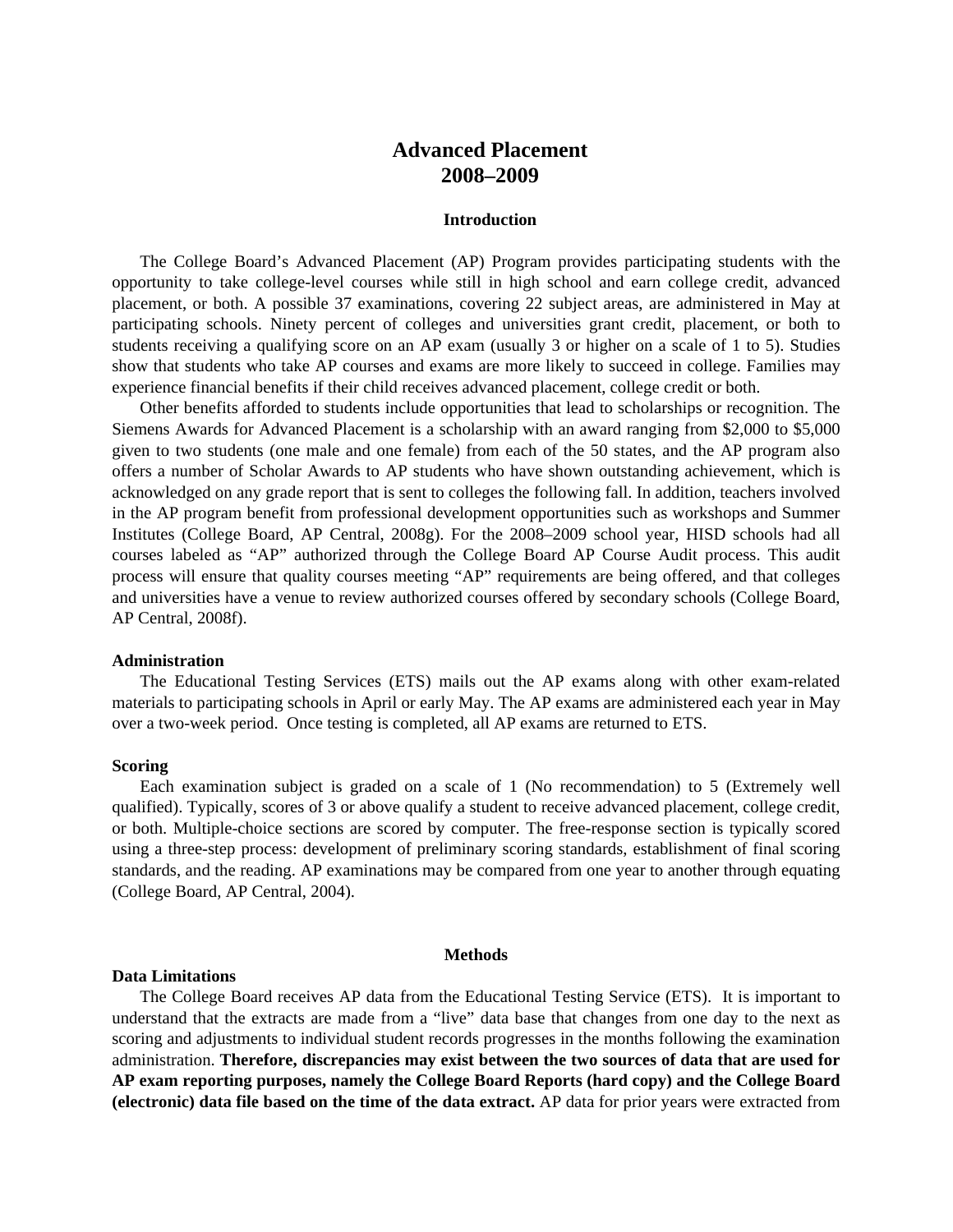the most recent, updated files available at the time of the present report, and data for the current school year were extracted from the September 2009 electronic files. Data for the state of Texas is included in the College Board Report, but this information is also available by late November on the College Board website. The Texas data may differ for these two sources.

\_\_\_\_\_\_\_\_\_\_\_\_\_\_\_\_\_\_\_\_\_\_\_\_\_\_\_\_\_\_\_\_\_\_\_\_\_\_\_\_\_\_\_\_\_\_\_\_\_\_\_\_\_\_\_\_\_\_\_\_\_\_\_\_\_\_\_\_\_\_\_\_\_\_\_\_\_\_\_\_\_\_\_\_\_\_\_\_\_\_\_\_\_\_\_\_\_\_\_\_\_\_\_\_

To provide disaggregated student level demographic information, the College Board AP electronic databases were matched to the Public Education Information Management System (PEIMS) database. Since the PEIMS database reflects a snapshot taken on the last Friday in October, those students who were not present would not be included in the database. Students who were identified as enrolled in AP courses were required to be active students and to have completed the course with a final semester grade.

## **Participants**

Longitudinal test performance from 2005–2009, along with demographic information supplied by students, was reported to HISD for each participating campus by the College Board via printed reports and an electronic database (September, 2009). The 2009 global scores for test performance by subject were extracted from the 2009 College Board Report. These data, together with enrollment data from PEIMS, were analyzed. State level data, including the number of AP subject tests taken along with the percentage of scores that were 3 or above, were extracted from the 2008–2009 College Board Reports. Participation rates for juniors and seniors were calculated by dividing the number of students tested by the PEIMS snapshot of fall enrollment for the same group. Participation rates for juniors and seniors were calculated across the district and by school.

The number of students eligible to complete AP courses consists of those enrolled in the second semester of a two-semester course and/or those enrolled in a one semester course. Completion percentages are based on the number eligible to complete and the number completing.

Course completion was determined by counting those students who received a semester average grade of 70 or higher for the second semester (Part B) of a two-semester course or receiving a 70 or higher for a one-semester course. Once this was computed, it was divided by the total number of students who were eligible to complete.

Mean test scores by gender, race/ethnicity, and economic status for AP subjects were analyzed by comparing mean scores. For race/ethnicity, the number of Hispanic students combines the total populations for the Chicano/Mexican, Puerto Rican, and Other Hispanic racial/ethnic categories. To determine the percentage of students who scored 3 or above on AP subject tests by race/ethnicity, the total number of tests scoring a 3 or higher was divided by the total number of tests taken for each ethnic category.

## **Data Collection and Analysis**

The College Board reported test performance, along with demographic information supplied by the students to HISD. These data included results for all HISD schools that had participating students. These data, together with enrollment data from the Public Education Information Management System (PEIMS) database, were analyzed. Analyses were conducted using the aggregated data by grade, race/ethnicity, and gender. Results were analyzed districtwide and by campus level.

#### **Results**

## **Districtwide Participation**

The number of HISD high school students in grades 9–12 who participated in AP exams increased from 5,425 in 2008 to 6,069 in 2009. The 6,069 HISD students who took AP exams in 2009 took a total of 11,594 exams, an increase of 1,446 exams from 2008. The percent of exams scored at a 3 or higher was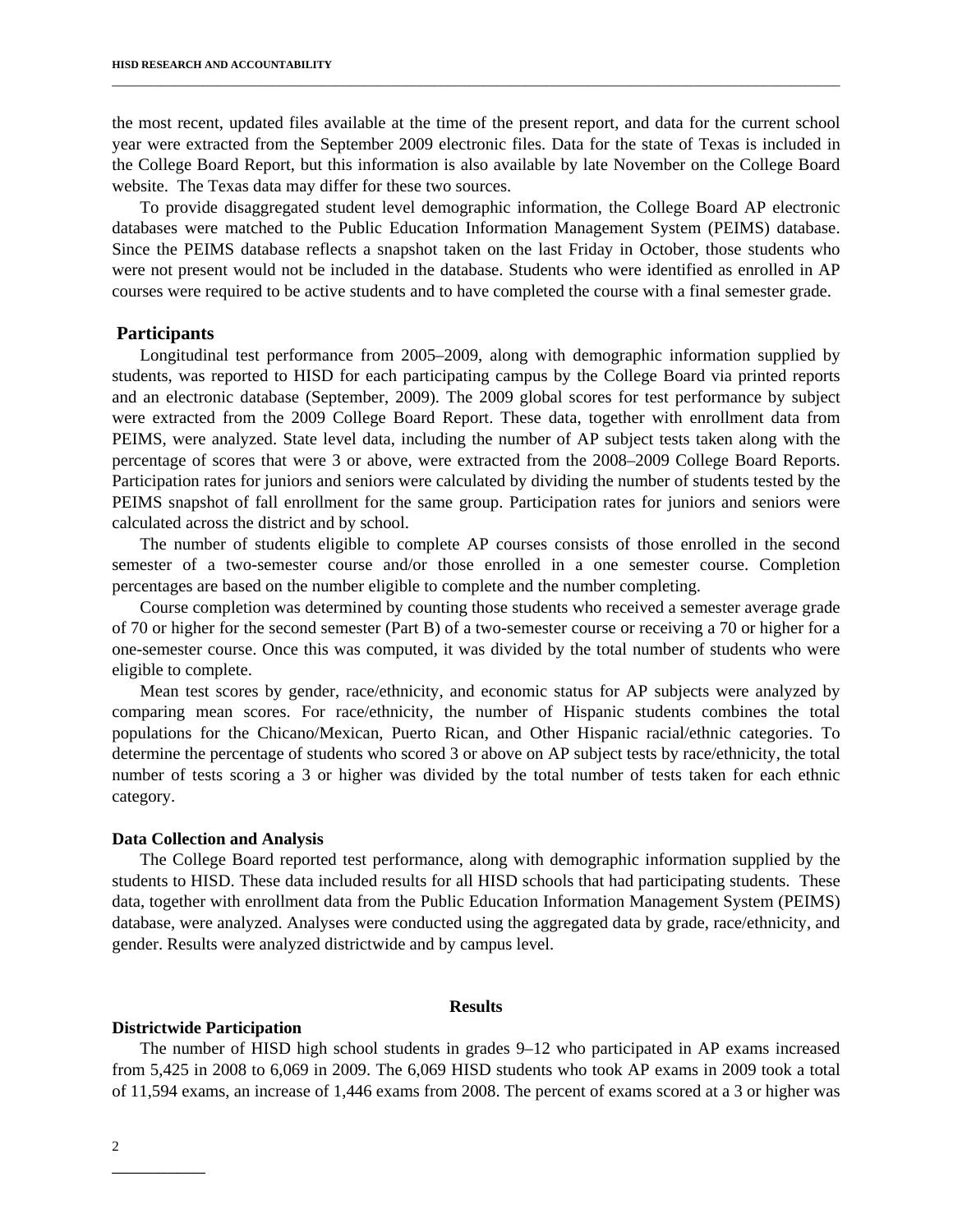42 percent, a decrease of 2 percentage points from 2008. District data for 2008–2009 were drawn from the corrected electronic file provided by the College Board and only included exams taken by HISD high school students. **Figure 1** shows the percent of students in grades 10–12 who completed an AP course, the percent who took an AP exam, and the percent who passed an AP exam in 2008 and 2009.

**\_\_\_\_\_\_\_\_\_\_\_\_\_\_\_\_\_\_\_\_\_\_\_\_\_\_\_\_\_\_\_\_\_\_\_\_\_\_\_\_\_\_\_\_\_\_\_\_\_\_\_\_\_\_\_\_\_\_\_\_\_\_\_\_\_\_\_\_\_\_\_\_\_\_\_\_\_\_\_\_\_\_\_\_\_\_\_\_\_\_\_\_\_\_\_\_\_\_\_\_\_\_\_\_** 



**Figure 1: Grade 10-12 AP Participation and Performance**

Note: Completion of an AP course is defined as receiving a passing grade at the end of the course.

- Since the 2005–2006 school year, the percentage of students in grades 10 through 12 who took at least one AP exam has increased from a low of 14 percent in 2005–2006 to a high of 25 percent in both 2007–2008 and again in 2008–2009.
- The percentage of HISD students in grades 10 through 12 who completed at least one AP course has decreased slightly from 22 percent in 2005–2006 to 19 percent in 2008–2009.
- Eight percent of HISD students enrolled in grades 10-12 passed at least one AP exam in 2008– 2009, up from a low of 6 percent in the 2005–2006 and 2006–2007 school years.

## **AP Course Offerings**

 **Figure 2** shows the number of AP courses offered in district high schools for the 2008–2009 school year.

 $\mathcal{L}_\mathcal{L}$  , which is a set of the set of the set of the set of the set of the set of the set of the set of the set of the set of the set of the set of the set of the set of the set of the set of the set of the set of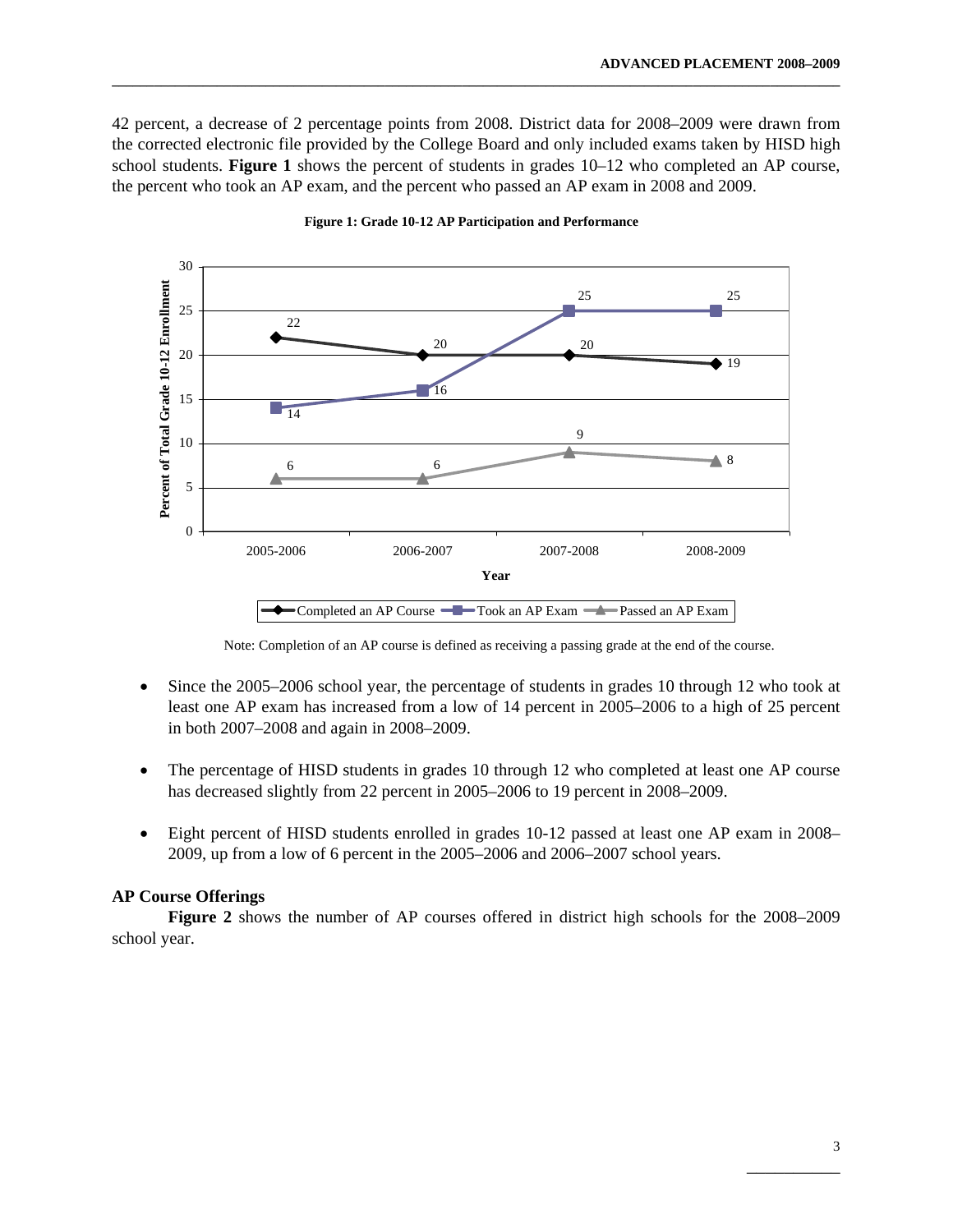

**Figure 2: Distribution of AP Course Offerings, 2007-2008 and 2008-2009**

- In the 2007–2008 school year, 30 HISD campuses offered at least one AP course, but in 2008– 2009 every HISD high school offered at least one AP course.
- The majority of district campuses offered between one and four AP courses in 2008–2009; while 12 campuses offered ten or more AP courses, compared to 17 campuses in 2007–2008.

## **Participation by Student Group**

The number and percent of HISD total enrollment and AP course enrollment for grades 10–12 by race/ethnicity and economic status are presented in **Table 1**.

| Table 1: 2009 Grade 10–12 Student Enrollment and AP Course Participation by Student Group |                 |                   |                   |                   |  |  |  |  |
|-------------------------------------------------------------------------------------------|-----------------|-------------------|-------------------|-------------------|--|--|--|--|
| <b>Student</b>                                                                            | N               | % Total           | <b>N</b> Enrolled | % of Total        |  |  |  |  |
| Group                                                                                     | <b>Enrolled</b> | <b>Enrollment</b> | in AP             | <b>Enrollment</b> |  |  |  |  |
| African American                                                                          | 7.066           | 31                | 1,273             | 26                |  |  |  |  |
| Asian American                                                                            | 950             | 4                 | 530               |                   |  |  |  |  |
| Hispanic                                                                                  | 12,150          | 54                | 2,202             | 45                |  |  |  |  |
| White                                                                                     | 2,303           | 10                | 905               | 18                |  |  |  |  |
| Economically Dis.                                                                         | 14.354          | 64                | 2,665             | 54                |  |  |  |  |
| Non-Econ. Dis.                                                                            | 8,132           | 36                | 2,249             | 46                |  |  |  |  |
| <b>Total</b>                                                                              | 22,486          |                   | 4.914             |                   |  |  |  |  |

- Hispanic students comprise the largest racial/ethnic group enrolled in grades 10 through 12, accounting for 54 percent of the total enrollment, and they represent 45 percent of all students in grades 10 through 12 enrolled in AP courses. Students in the African American group represent the second largest percentage of both total enrollment, at 31 percent, and AP course enrollees, at 26 percent.
- While Asian American and White students combine for only 14 percent of the total population of grades 10 through 12, they account for 29 percent of all AP course enrollees.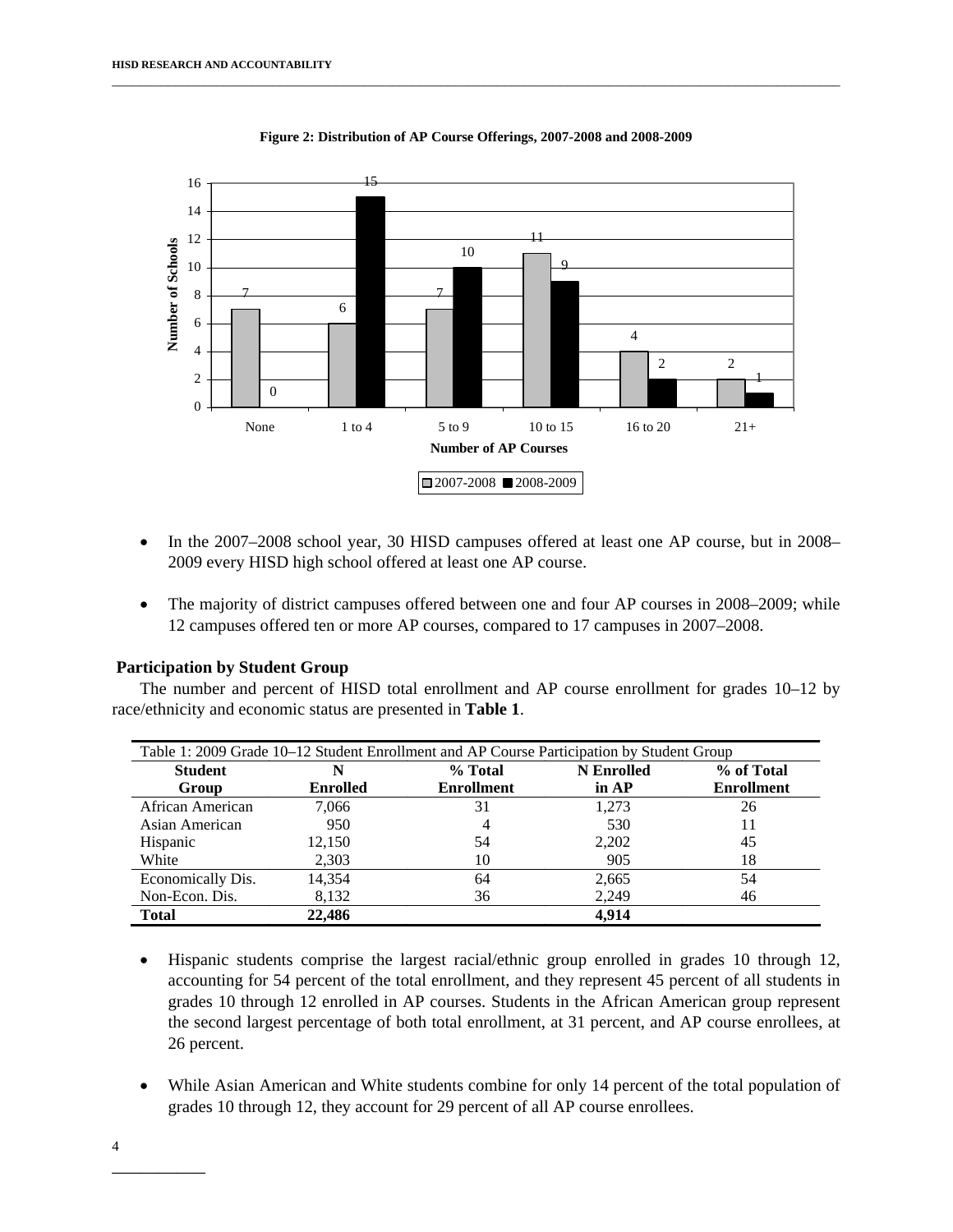• Sixty-four percent of HISD students in grades 10–12 are economically disadvantaged, but they constitute only 54 percent of those students enrolled in AP courses.

**\_\_\_\_\_\_\_\_\_\_\_\_\_\_\_\_\_\_\_\_\_\_\_\_\_\_\_\_\_\_\_\_\_\_\_\_\_\_\_\_\_\_\_\_\_\_\_\_\_\_\_\_\_\_\_\_\_\_\_\_\_\_\_\_\_\_\_\_\_\_\_\_\_\_\_\_\_\_\_\_\_\_\_\_\_\_\_\_\_\_\_\_\_\_\_\_\_\_\_\_\_\_\_\_** 

## **AP Exams Taken**

The number of AP exams taken at district high schools and the number and percent scored at 3 or higher are shown in **Figure 3**.



- The number of AP exams taken by high-school students increased by 14 percent, from 10,148 in 2008 to 11,594 in 2009.
- Over the past six years, the number of Advanced Placement (AP) exams taken by HISD highschool students has increased from 6,051 in 2004 to 11,594 in 2009. While the number of exams scored at a 3 or higher has increased from 4,445 in 2008 to 4,915 in 2009 at the high-school level, the percentage has decreased to 42 percent in 2009 from 44 percent in 2008.

## **District Summary by Student Group**

AP course completion and AP exam participation and performance by student groups including race/ethnicity, gender, economic status, and LEP status were examined for 2009. The number and percent of HISD students in grades 10–12 who completed an AP course, who took an AP exam, and who passed an AP exam are presented by student group in **Table 2.** 

 $\mathcal{L}_\mathcal{L}$  , which is a set of the set of the set of the set of the set of the set of the set of the set of the set of the set of the set of the set of the set of the set of the set of the set of the set of the set of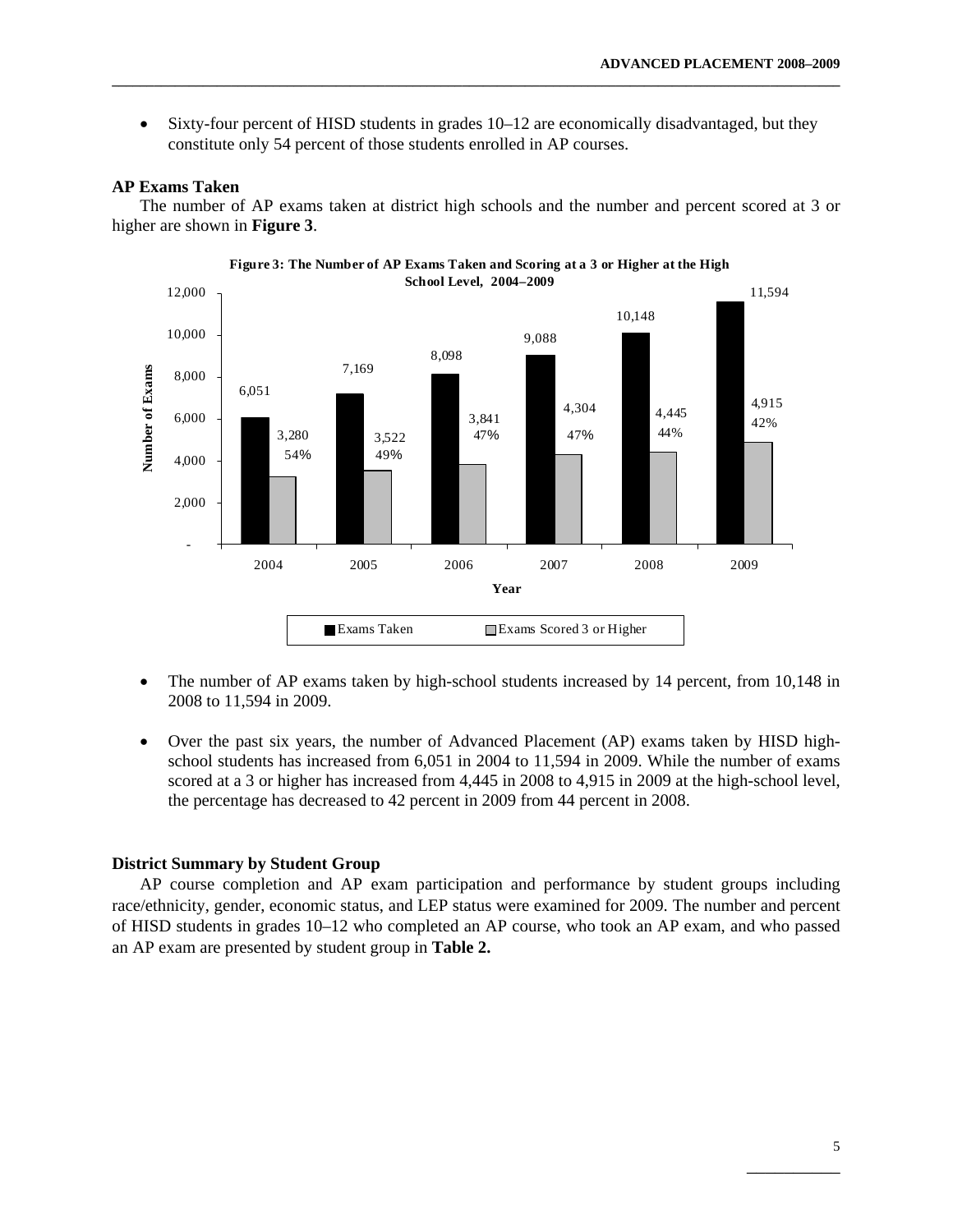| Table 2: 2009 AP District Summary of AP Course Completers by Demographic Group, Grades 10–12 |                                      |                                |      |              |                      |                 |                |  |  |
|----------------------------------------------------------------------------------------------|--------------------------------------|--------------------------------|------|--------------|----------------------|-----------------|----------------|--|--|
| <b>Student</b>                                                                               | Total Gr 10-<br>AP Course Completion |                                |      |              | AP Exams of AP Comp. | AP Exam Passing |                |  |  |
| Group                                                                                        | 12 Enroll.                           | <b>Total</b><br><b>Percent</b> |      | <b>Total</b> | Percent              |                 | <b>Percent</b> |  |  |
| Afr. Amer.                                                                                   | 7.066                                | 1,484                          | 21.0 | 1,002        | 67.5                 | 181             | 18.1           |  |  |
| Asian Amer.                                                                                  | 950                                  | 937                            | 98.6 | 1.086        | 115.9                | 786             | 72.4           |  |  |
| Hispanic                                                                                     | 12,150                               | 2.759                          | 22.7 | 2,355        | 85.4                 | 606             | 25.7           |  |  |
| White                                                                                        | 2,303                                | 1,452                          | 63.0 | 1.343        | 92.5                 | 830             | 61.8           |  |  |
| Econ. Dis.                                                                                   | 14.354                               | 3.336                          | 23.2 | 2.802        | 84.0                 | 640             | 22.8           |  |  |
| Non-Eco. Dis.                                                                                | 8,132                                | 3,300                          | 40.6 | 2,986        | 90.5                 | 1,763           | 59.0           |  |  |
| <b>LEP</b>                                                                                   | 1.947                                | 68                             | 3.5  | 44           | 64.7                 | 29              | 65.9           |  |  |
| Non-LEP                                                                                      | 20,539                               | 6,568                          | 32.0 | 5,744        | 87.5                 | 2,374           | 41.3           |  |  |
| Female                                                                                       | 11,290                               | 3.720                          | 32.9 | 3.182        | 85.5                 | 1,245           | 39.1           |  |  |
| Male                                                                                         | 11,196                               | 2,916                          | 26.0 | 2,606        | 89.4                 | 1,158           | 44.4           |  |  |
| <b>Total</b>                                                                                 | 22,486                               | 6.636                          | 29.5 | 5,788        | 87.2                 | 2.403           | 41.5           |  |  |

- In 2009, Hispanic students represented the largest student group of students in grades 10 through 12; however, only 22.7 percent of Hispanic students completed an AP course. By contrast, 98.6 percent of Asian American students, who represented the smallest student group by ethnicity, completed at least one AP course.
- Of students in grades 10–12 who completed an AP course in 2009, 115.9 percent of Asian American student, 92.5 percent of White students, 85.4 percent of Hispanic students, and 67.5 percent of African American students took at least one AP exam. Additionally, 89.4 percent of males and 85.5 percent of females who completed an AP course also took an AP exam. Students are not required to take or complete a course to take an exam.
- In 2009, 72.4 percent of Asian American students and 61.8 percent of White students who took an AP exam scored a 3 or higher on an AP exam, compared to only 25.7 percent of Hispanic students and 18.1 percent of African American students.
- The total numbers of economically disadvantaged (3,336) and non-economically disadvantaged (3,300) students who completed an AP course were nearly the same; however, the percentages based on enrollment differed by 1.7 percentage points. The percentages of AP course completers who took an AP exam were comparable, 84.0 and 90.5, respectively. However, 22.8 percent of economically disadvantaged students who took an AP exam passed an AP exam, compared to 59.0 of non-economically disadvantaged students.
- While more females than males completed an AP course and took an AP exam, a higher percentage of males than females scored a 3 or higher on an AP exam in 2009.

# **Comparison with State and Nation**

Participation and performance for the district, state, and nation are presented in **Figure 4**.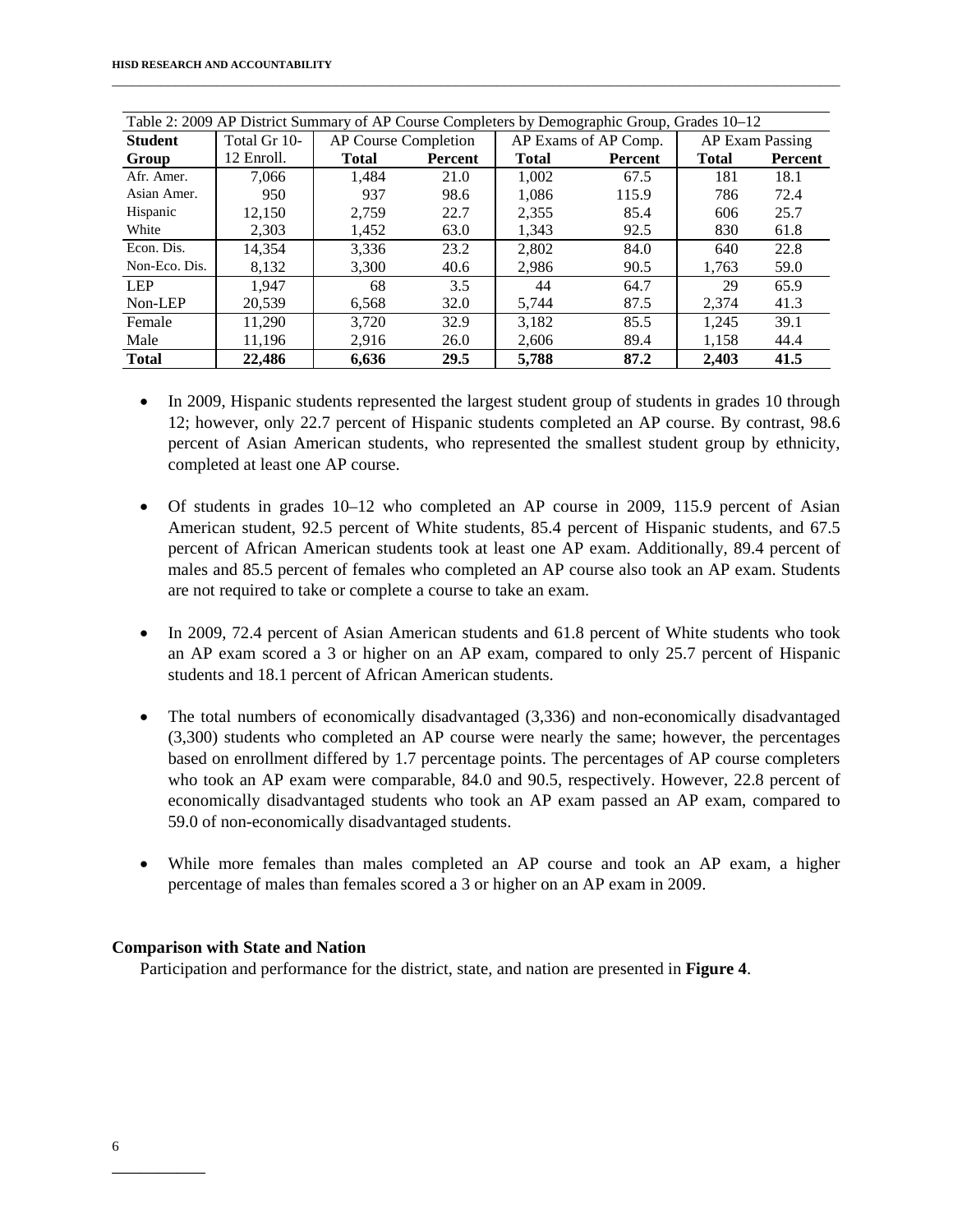

**Figure 4: Percent of Graduates Who Took and Passed an AP Exam: Classes of 2008 and 2009**

- In both 2008 to 2009, HISD trailed Texas and the nation in both the percent of graduates who took an AP exam and who passed an AP exam.
- While the percent of HISD graduates who took an AP exam increased by two percentage points from 2008 to 2009, matching the national increase, the percent who passed an AP exam remained constant over the same time period.

## **Participation by Schools**

A total of 32 HISD high schools had students taking AP exams in 2008 or 2009. **Table 3** presents the number of students and the number of exams taken for each of these high schools as well as the number and percent scoring a 3 or higher.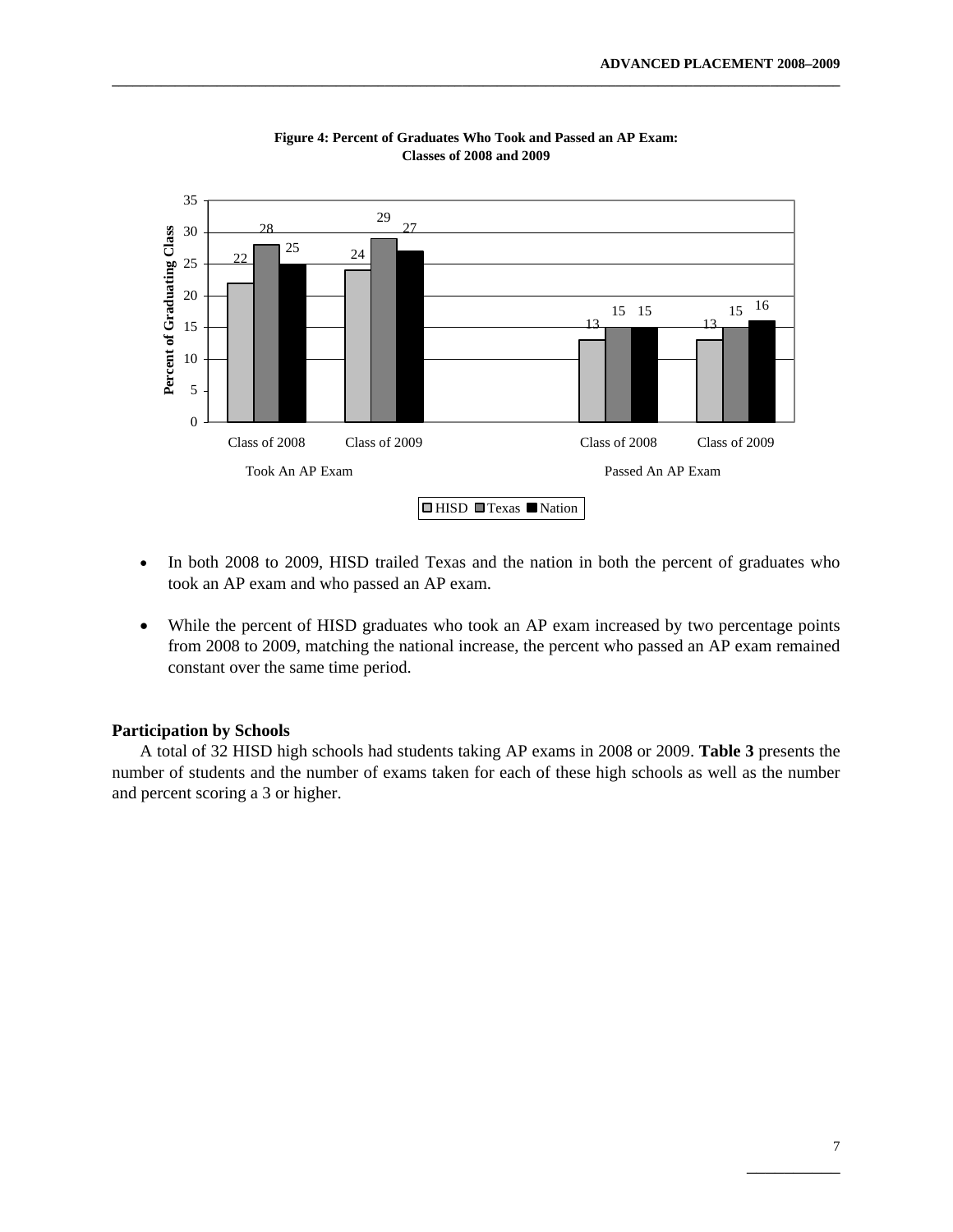| Table 3: HISD 2009 AP Participation and Number and Percent of Exams Scored at 3 or Higher: Grades 9-12 |                                                |                                               |                                        |                                        |                                                |                                        |                                        |                                        |  |  |
|--------------------------------------------------------------------------------------------------------|------------------------------------------------|-----------------------------------------------|----------------------------------------|----------------------------------------|------------------------------------------------|----------------------------------------|----------------------------------------|----------------------------------------|--|--|
|                                                                                                        |                                                | 2008                                          |                                        | 2009                                   |                                                |                                        |                                        |                                        |  |  |
| <b>School</b>                                                                                          | <b>Number</b><br><b>Taking</b><br><b>Exams</b> | <b>Number</b><br><b>Exams</b><br><b>Taken</b> | <b>Number</b><br><b>Scored</b><br>$3+$ | $\frac{6}{6}$<br><b>Scored</b><br>$3+$ | <b>Number</b><br><b>Taking</b><br><b>Exams</b> | <b>Number</b><br><b>Exams</b><br>Taken | <b>Number</b><br><b>Scored</b><br>$3+$ | $\frac{0}{0}$<br><b>Scored</b><br>$3+$ |  |  |
| Austin                                                                                                 | 238                                            | 369                                           | 64                                     | 17                                     | 215                                            | 347                                    | 56                                     | 16                                     |  |  |
| Bellaire**                                                                                             | 896                                            | 2,546                                         | 2,053                                  | 81                                     | 870                                            | 2,559                                  | 2,133                                  | 83                                     |  |  |
| Carnegie                                                                                               | 171                                            | 339                                           | 207                                    | 61                                     | 210                                            | 464                                    | 286                                    | 62                                     |  |  |
| Challenge                                                                                              | 82                                             | 95                                            | 45                                     | 47                                     | 79                                             | 84                                     | 49                                     | 58                                     |  |  |
| Chavez                                                                                                 | 474                                            | 673                                           | 155                                    | 23                                     | 518                                            | 763                                    | 172                                    | 22                                     |  |  |
| Davis                                                                                                  | 100                                            | 191                                           | 30                                     | 16                                     | 116                                            | 162                                    | 43                                     | 26                                     |  |  |
| DeBakey                                                                                                | 192                                            | 450                                           | 364                                    | 81                                     | 266                                            | 530                                    | 424                                    | 80                                     |  |  |
| Eastwood                                                                                               | 12                                             | 12                                            | $\ast$                                 | $\ast$                                 | 28                                             | 32                                     | 18                                     | 56                                     |  |  |
| $Empowerment^{\dagger}$                                                                                |                                                |                                               |                                        |                                        | 42                                             | 43                                     | $\ast$                                 | $\ast$                                 |  |  |
| Furr                                                                                                   | 32                                             | 51                                            | 8                                      | 16                                     | 66                                             | 109                                    | 29                                     | 27                                     |  |  |
| Houston                                                                                                | 122                                            | 196                                           | 15                                     | 8                                      | 243                                            | 511                                    | 58                                     | 11                                     |  |  |
| <b>HSLECJ</b>                                                                                          | 95                                             | 159                                           | 50                                     | 31                                     | 130                                            | 179                                    | 45                                     | 25                                     |  |  |
| <b>HSPVA</b>                                                                                           | 183                                            | 288                                           | 165                                    | 57                                     | 200                                            | 367                                    | 204                                    | 56                                     |  |  |
| International <sup>†</sup>                                                                             |                                                |                                               |                                        |                                        | 5                                              | 5                                      | $\ast$                                 | $\ast$                                 |  |  |
| Jones                                                                                                  | 78                                             | 123                                           | $\ast$                                 | $\ast$                                 | 23                                             | 23                                     | $\ast$                                 | $\ast$                                 |  |  |
| Jordan                                                                                                 | 107                                            | 117                                           | 12                                     | 10                                     | 93                                             | 126                                    | 6                                      | 5                                      |  |  |
| Kashmere                                                                                               | 40                                             | 47                                            | $\ast$                                 | $\ast$                                 | 48                                             | 57                                     | $\ast$                                 | $\ast$                                 |  |  |
| Lamar**                                                                                                | 38                                             | 38                                            | 32                                     | 84                                     | 37                                             | 37                                     | 14                                     | 38                                     |  |  |
| Lee                                                                                                    | 183                                            | 362                                           | 107                                    | 30                                     | 280                                            | 572                                    | 144                                    | 25                                     |  |  |
| Madison                                                                                                | 240                                            | 337                                           | $\,8\,$                                | $\ast$                                 | 282                                            | 435                                    | 22                                     | 5                                      |  |  |
| Milby                                                                                                  | 249                                            | 503                                           | 119                                    | 24                                     | 199                                            | 442                                    | 83                                     | 19                                     |  |  |
| Reagan                                                                                                 | 130                                            | 197                                           | 59                                     | 30                                     | 185                                            | 230                                    | 41                                     | 18                                     |  |  |
| Scarborough                                                                                            | 56                                             | 103                                           | 10                                     | 10                                     | 104                                            | 187                                    | 44                                     | 23                                     |  |  |
| Sharpstown                                                                                             | 151                                            | 248                                           | 54                                     | 22                                     | 206                                            | 401                                    | 74                                     | 18                                     |  |  |
| Sterling                                                                                               | 45                                             | 45                                            | $\ast$                                 | $\ast$                                 | 29                                             | 45                                     | $\ast$                                 | $\ast$                                 |  |  |
| Waltrip                                                                                                | 162                                            | 312                                           | 71                                     | 23                                     | 188                                            | 373                                    | 108                                    | 29                                     |  |  |
| Washington                                                                                             | 38                                             | 72                                            | 18                                     | 25                                     | 78                                             | 111                                    | 19                                     | 17                                     |  |  |
| Westbury                                                                                               | 281                                            | 487                                           | 91                                     | 19                                     | 265                                            | 539                                    | 55                                     | 10                                     |  |  |
| Westside                                                                                               | 846                                            | 1,556                                         | 701                                    | 45                                     | 865                                            | 1,601                                  | 768                                    | 48                                     |  |  |
| Wheatley                                                                                               | 84                                             | 110                                           | $\ast$                                 | $\ast$                                 | 87                                             | 135                                    | 12                                     | 9                                      |  |  |
| Worthing                                                                                               | 41                                             | 50                                            | $\ast$                                 | $\ast$                                 | 50                                             | 60                                     | $\ast$                                 | $\ast$                                 |  |  |
| Yates                                                                                                  | 59                                             | 72                                            | $\ast$                                 | $\ast$                                 | 62                                             | 65                                     | 6                                      | 9                                      |  |  |

† Note: Did not offer AP exams in 2008.

\*Fewer than 5 students.

\*\*Bellaire and Lamar high schools offer the International Baccalaureate Program. Source: 2008 & 2009 College Board Reports, **hard copies**.

• Of the 30 HISD campuses who tested students on AP exams in both 2008 and 2009, 21 of 30 (70%) increased the number of students taking exams, 22 of 30 (73%) campuses increased the number of exams taken, and 19 of the 30 campuses (63%) experienced an increase in the number of exams scoring a 3 or higher.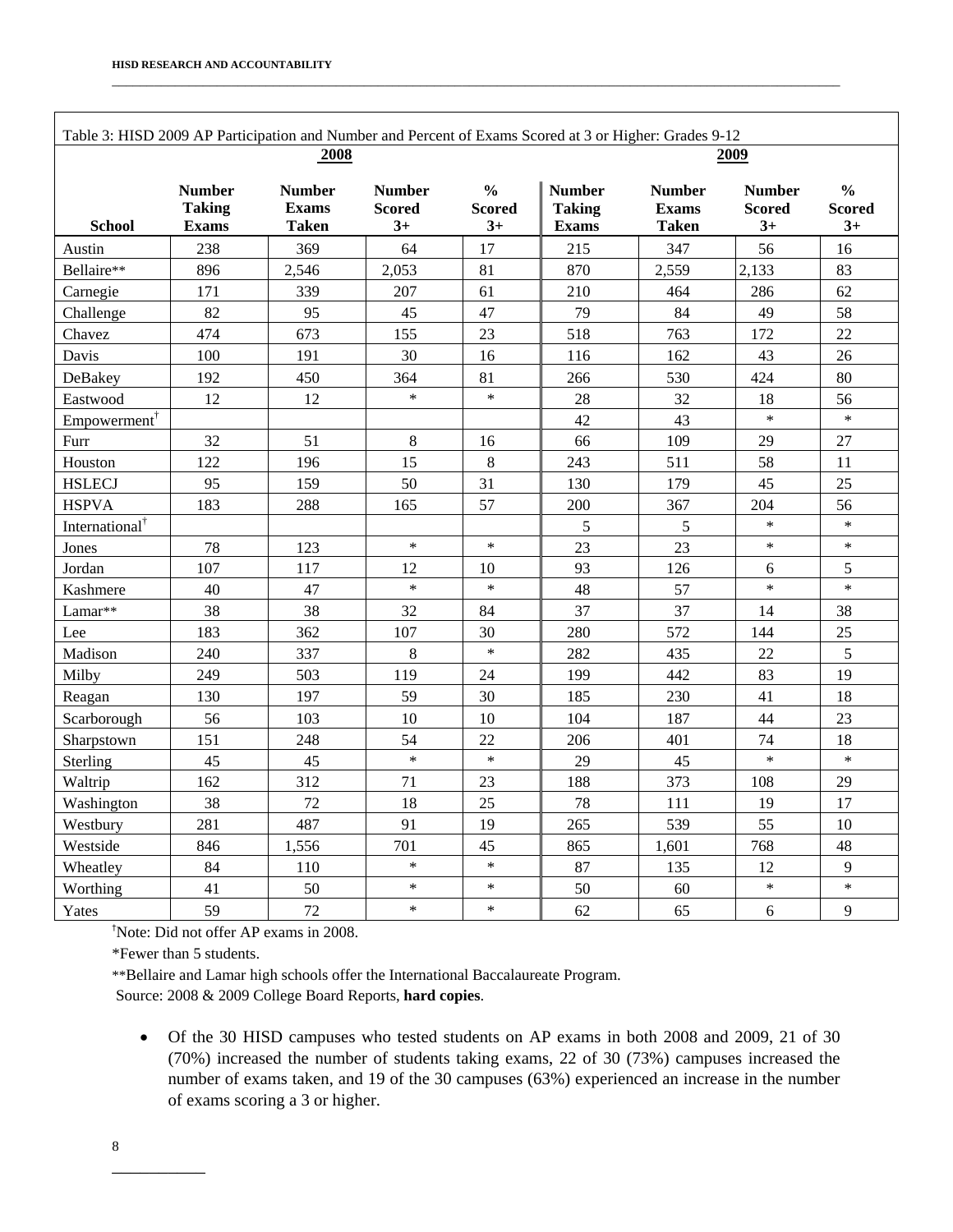## **Student AP Participation and Performance by Campus**

Student participation and performance for students in grades 10–12 in AP courses and exams are presented in **Table 4**. Data presented are unduplicated counts by student. Data analyzed included the grade 10–12 enrollment on each campus, the number and percent of students completing at least one AP course, and the number and percent of students taking at least one AP exam, and the number and percent of students earning a 3 or higher on AP exams.

**\_\_\_\_\_\_\_\_\_\_\_\_\_\_\_\_\_\_\_\_\_\_\_\_\_\_\_\_\_\_\_\_\_\_\_\_\_\_\_\_\_\_\_\_\_\_\_\_\_\_\_\_\_\_\_\_\_\_\_\_\_\_\_\_\_\_\_\_\_\_\_\_\_\_\_\_\_\_\_\_\_\_\_\_\_\_\_\_\_\_\_\_\_\_\_\_\_\_\_\_\_\_\_\_** 

| <b>School</b> | <b>Total</b><br>Enroll.<br>$10 - 12$ | <b>Number</b><br>Comp.AP<br>Course | % of Enroll<br>Comp.AP<br><b>Course</b> | <b>Number</b><br><b>Taking AP</b><br><b>Exam</b> | $\overline{\frac{0}{0}}$<br>Enr<br><b>Taking</b><br>AP Ex | Number<br>Pass AP<br><b>Exam</b> | % Enr<br>Pass AP<br>Exam |
|---------------|--------------------------------------|------------------------------------|-----------------------------------------|--------------------------------------------------|-----------------------------------------------------------|----------------------------------|--------------------------|
| <b>HISD</b>   | 22,486                               | 4,337                              | 19.3                                    | 5,694                                            | 25.3                                                      | 1,871                            | 8.3                      |
| Austin        | 899                                  | 131                                | 14.6                                    | 214                                              | 23.8                                                      | 16                               | 1.8                      |
| Bellaire**    | 1,598                                | 529                                | 33.1                                    | 867                                              | 54.3                                                      | 692                              | 43.3                     |
| Carnegie      | 181                                  | 178                                | 98.3                                    | 209                                              | 115.5                                                     | 118                              | 65.2                     |
| Challenge     | 216                                  | 63                                 | 29.2                                    | 71                                               | 32.9                                                      | 39                               | 18.1                     |
| Chavez        | 1,223                                | 219                                | 17.9                                    | 377                                              | 30.8                                                      | 208                              | 48.7                     |
| Davis         | 768                                  | 100                                | 13.0                                    | 117                                              | 15.2                                                      | 27                               | 3.5                      |
| DeBakey       | 427                                  | 173                                | 40.5                                    | 266                                              | 62.3                                                      | 208                              | 48.7                     |
| Eastwood      | 123                                  | $\ast$                             | $\ast$                                  | 28                                               | 22.8                                                      | 14                               | 11.4                     |
| Empowerment   | 36                                   | $\ast$                             | $\ast$                                  | 42                                               | 116.7                                                     | $\ast$                           | $\ast$                   |
| Furr          | 381                                  | 49                                 | 12.9                                    | 65                                               | 17.1                                                      | 14                               | 3.7                      |
| Houston M/S/T | 1,134                                | 134                                | 11.8                                    | 243                                              | 21.4                                                      | 27                               | 2.4                      |
| <b>HSLECJ</b> | 293                                  | 142                                | 48.5                                    | 130                                              | 44.4                                                      | 26                               | 8.9                      |
| <b>HSPVA</b>  | 320                                  | 246                                | 76.9                                    | 200                                              | 62.5                                                      | 89                               | 27.8                     |
| International | 125                                  | $\tau$                             | 5.6                                     | $\ast$                                           | $\ast$                                                    | $\ast$                           | $\ast$                   |
| Jones         | 379                                  | 41                                 | 10.8                                    | 23                                               | 6.1                                                       | $\ast$                           | $\ast$                   |
| Jordan        | 623                                  | 153                                | 24.6                                    | 90                                               | 14.4                                                      | $\ast$                           | $\ast$                   |
| Kashmere      | 231                                  | 33                                 | 14.3                                    | 48                                               | 20.8                                                      | $\ast$                           | $\ast$                   |
| Lamar**       | 1,487                                | $\ast$                             | $\ast$                                  | 38                                               | 2.6                                                       | 14                               | 0.9                      |
| Lee           | 875                                  | 191                                | 21.8                                    | 267                                              | 30.5                                                      | 61                               | 7.0                      |
| Madison       | 1,031                                | 179                                | 17.4                                    | 280                                              | 27.2                                                      | $6\,$                            | 0.6                      |
| Milby         | 1,032                                | 130                                | 12.6                                    | 198                                              | 19.2                                                      | $28\,$                           | 2.7                      |
| Reagan        | 770                                  | 143                                | 18.6                                    | 181                                              | 23.5                                                      | 31                               | 4.0                      |
| Scarborough   | 336                                  | 58                                 | 17.3                                    | 103                                              | 30.7                                                      | 29                               | 8.6                      |
| Sharpstown    | 665                                  | 126                                | 18.9                                    | 186                                              | 28                                                        | 19                               | 2.9                      |
| Sterling      | 500                                  | 31                                 | 6.2                                     | 28                                               | 5.6                                                       | $\ast$                           | $\ast$                   |
| Waltrip       | 877                                  | 234                                | 26.7                                    | 178                                              | 20.3                                                      | 37                               | 4.2                      |
| Washington    | 424                                  | 107                                | 25.2                                    | 78                                               | 18.4                                                      | 15                               | 3.5                      |
| Westbury      | 945                                  | 170                                | 18.0                                    | 262                                              | 27.7                                                      | 26                               | 2.8                      |
| Westside      | 1,358                                | 578                                | 42.6                                    | 702                                              | 51.7                                                      | 255                              | 18.8                     |
| Wheatley      | 467                                  | 54                                 | 11.6                                    | 86                                               | 18.4                                                      | 7                                | 1.5                      |
| Worthing      | 534                                  | 34                                 | 6.4                                     | 50                                               | 9.4                                                       | $\ast$                           | $\ast$                   |
| Yates         | 606                                  | 95                                 | 15.7                                    | 62                                               | 10.2                                                      | 5                                | 0.8                      |

 $\mathcal{L}_\mathcal{L}$  , which is a set of the set of the set of the set of the set of the set of the set of the set of the set of the set of the set of the set of the set of the set of the set of the set of the set of the set of

\*Fewer than 5 students.

\*\*Bellaire and Lamar high schools offer the International Baccalaureate Program.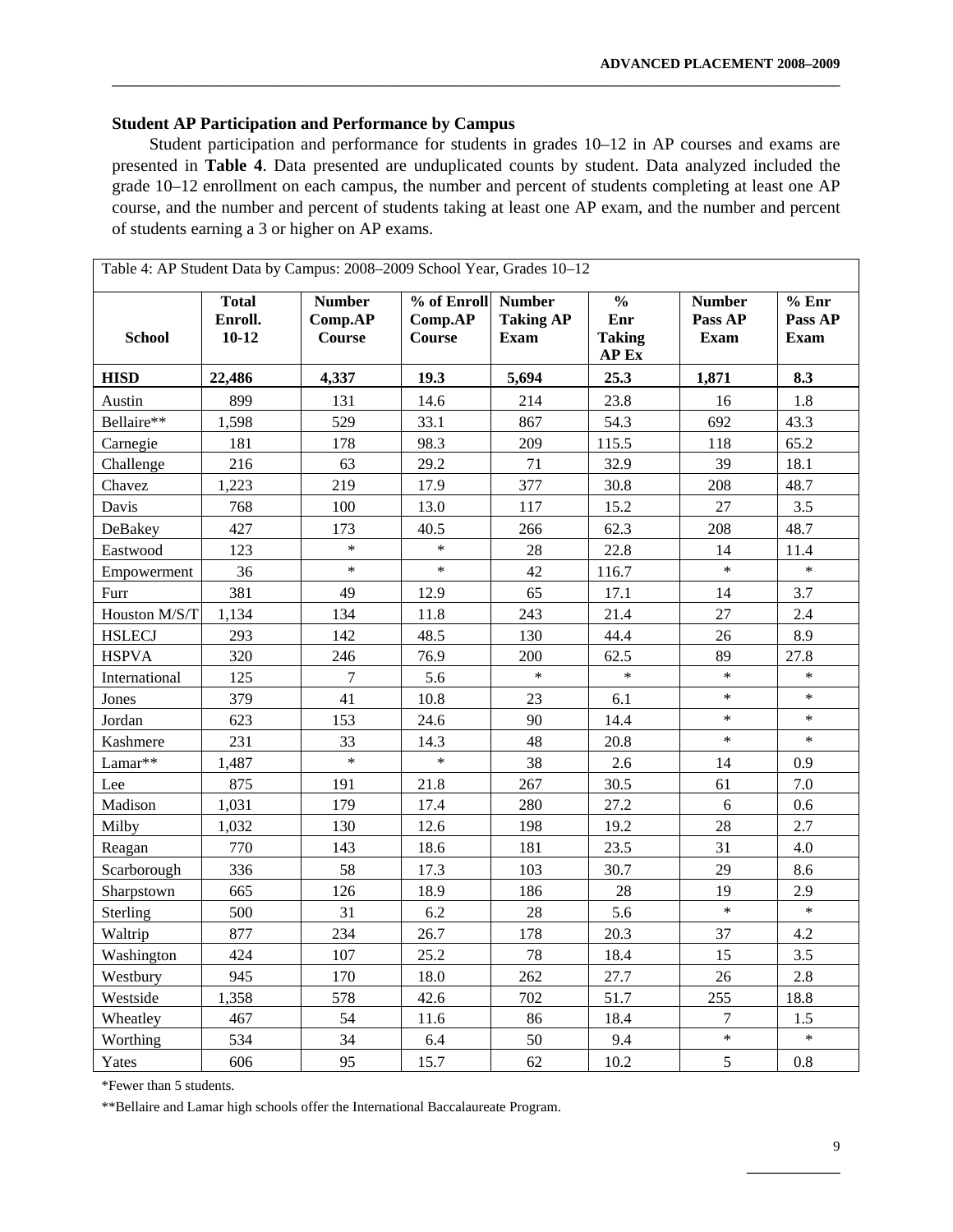• For the 2008–2009 school year, nine HISD campuses had at least 25 percent of their students enrolled in grades 10 though 12 enrolled in an AP course. In 2008–2009, 13 HISD campuses had at least 25 percent of their students in grades 10 through 12 take an AP exam, and 5 campuses had at least 25 percent of their tenth though twelfth graders pass an AP exam.

\_\_\_\_\_\_\_\_\_\_\_\_\_\_\_\_\_\_\_\_\_\_\_\_\_\_\_\_\_\_\_\_\_\_\_\_\_\_\_\_\_\_\_\_\_\_\_\_\_\_\_\_\_\_\_\_\_\_\_\_\_\_\_\_\_\_\_\_\_\_\_\_\_\_\_\_\_\_\_\_\_\_\_\_\_\_\_\_\_\_\_\_\_\_\_\_\_\_\_\_\_\_\_\_

## **AP Exam Participation and Performance by Campus**

Advanced Placement Course enrollment and exam data are presented by campus in **Appendix A**. Data analyzed are duplicated by exam and included the grade 10–12 enrollment on each campus, the number of AP courses offered, and the number and percent of students completing an AP course, the number and percent of students taking AP exams and earning a 3 or higher on AP exams.

## **Conclusion**

The purpose of this report was to provide an examination of the participation and performance of HISD students on Advanced Placement exams and courses. The investigation was also designed to supply a comparison of current year AP results with the results from the previous year. The results from this report indicated that student participation on AP exams in the district increased from the previous year. In addition, enrollment in AP courses also increased in 2008–2009 from the previous school year. Though the number of students scoring a 3 or higher on AP exams increased in 2009, the percentage of students scoring at this level decreased slightly over the same time period.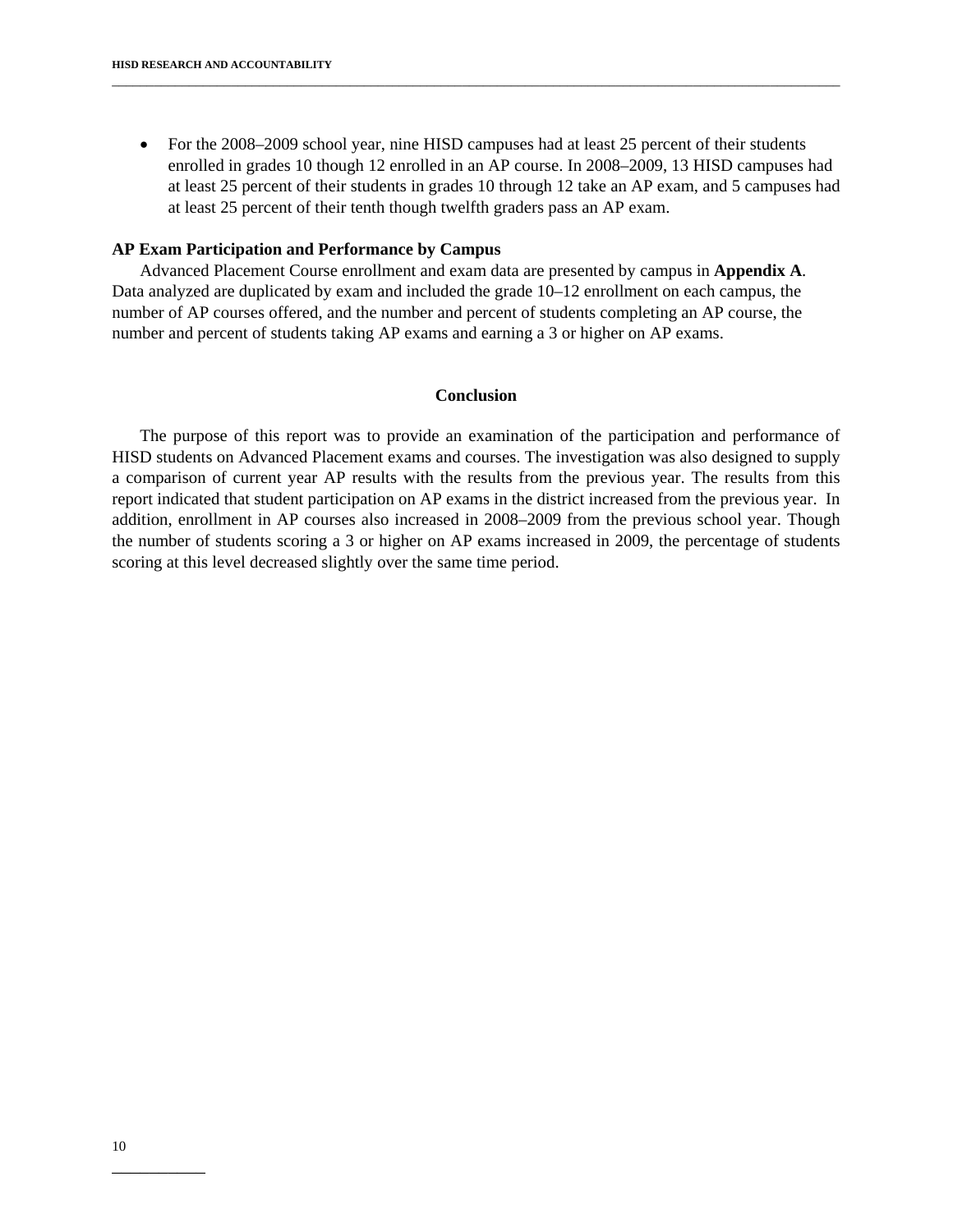| Appendix A: AP Exam Data by Campus, 2009 |                               |                                               |                                       |                                           |                                       |                                                          |                                                                                      |                                   |                                                          |                            |                                                      |
|------------------------------------------|-------------------------------|-----------------------------------------------|---------------------------------------|-------------------------------------------|---------------------------------------|----------------------------------------------------------|--------------------------------------------------------------------------------------|-----------------------------------|----------------------------------------------------------|----------------------------|------------------------------------------------------|
| <b>School</b>                            | Grade<br>$10 - 12$<br>Enroll. | <b>AP</b><br><b>Courses</b><br><b>Offered</b> | <b>AP</b><br><b>Course</b><br>Enroll. | $\%$<br>Enroll.<br>In AP<br><b>Course</b> | N Comp.<br><b>AP</b><br><b>Course</b> | % Comp.<br><b>AP</b><br><b>Course</b><br>(of AP<br>Enr.) | $\frac{9}{6}$<br>Comp.<br><b>AP</b><br><b>Course</b><br>(of Gr<br>$10 - 12$<br>Enr.) | N<br><b>Exams</b><br><b>Taken</b> | $\%$<br><b>Exams</b><br><b>Taken</b><br>(of AP<br>Comp.) | N<br><b>Exams</b><br>Pass. | %<br><b>Exams</b><br><b>Pass</b><br>(of AP<br>Comp.) |
| Austin                                   | 899                           | 6                                             | 182                                   | 20.2                                      | 174                                   | 95.6                                                     | 19.4                                                                                 | 346                               | 198.9                                                    | 55                         | 31.6                                                 |
| Bellaire <sup>†</sup>                    | 1,598                         | 19                                            | 991                                   | 62                                        | 948                                   | 95.7                                                     | 59.3                                                                                 | 2,704                             | 285.2                                                    | 2,239                      | 236.2                                                |
| Carnegie                                 | 181                           | 14                                            | 330                                   | 182.3                                     | 324                                   | 98.2                                                     |                                                                                      | 474                               | 146.3                                                    | 289                        | 89.2                                                 |
| Challenge                                | 216                           | $\overline{2}$                                | 73                                    | 33.8                                      | 63                                    | 86.3                                                     | 28.2                                                                                 | 76                                | 120.6                                                    | 43                         | 68.3                                                 |
| Chavez                                   | 1,223                         | 11                                            | 387                                   | 31.6                                      | 371                                   | 95.9                                                     | 30.3                                                                                 | 622                               | 167.7                                                    | 126                        | 34.0                                                 |
| Davis                                    | 768                           | 5                                             | 135                                   | 17.6                                      | 121                                   | 89.6                                                     | 15.8                                                                                 | 164                               | 135.5                                                    | 43                         | 35.5                                                 |
| DeBakey                                  | 427                           | 12                                            | 301                                   | 70.5                                      | 276                                   | 91.7                                                     | 64.6                                                                                 | 542                               | 196.4                                                    | 433                        | 156.9                                                |
| Eastwood                                 | 123                           | $\overline{2}$                                | $\star$                               | 3.3                                       | $\star$                               | 100                                                      | 3.3                                                                                  | 33                                | 825.0                                                    | 18                         | 450                                                  |
| Empowerment                              | 36                            | 1                                             | $\star$                               | 8.3                                       | $\star$                               | 66.7                                                     | 5.6                                                                                  | 43                                | 2,150.0                                                  | $\star$                    | $\Omega$                                             |
| Furr                                     | 381                           | 3                                             | 83                                    | 21.8                                      | 76                                    | 91.6                                                     | 19.9                                                                                 | 108                               | 142.1                                                    | 28                         | 36.8                                                 |
| Houston                                  | 1,134                         | 9                                             | 222                                   | 19.6                                      | 203                                   | 91.4                                                     | 17.9                                                                                 | 511                               | 251.7                                                    | 58                         | 28.6                                                 |
| <b>HSLECJ</b>                            | 293                           | 9                                             | 244                                   | 83.3                                      | 209                                   | 85.7                                                     | 71.3                                                                                 | 179                               | 85.6                                                     | 45                         | 21.5                                                 |
| <b>HSPVA</b>                             | 320                           | 10                                            | 375                                   | 117.2                                     | 354                                   | 94.4                                                     | 110.6                                                                                | 411                               | 116.1                                                    | 238                        | 67.2                                                 |
| International                            | 125                           | $\mathbf{1}$                                  | $\overline{7}$                        | 5.6                                       | $\overline{7}$                        | 100.0                                                    | 5.6                                                                                  | 5                                 | 71.4                                                     | $\star$                    | 14.3                                                 |
| Jones                                    | 379                           | 3                                             | 45                                    | 11.9                                      | 41                                    | 91.1                                                     | 10.8                                                                                 | 23                                | 56.1                                                     | $\star$                    | 0                                                    |
| Jordan                                   | 623                           | 5                                             | 251                                   | 40.3                                      | 189                                   | 75.3                                                     | 30.3                                                                                 | 123                               | 65.1                                                     | 5                          | 2.6                                                  |
| Kashmere                                 | 231                           | 4                                             | 47                                    | 20.3                                      | 42                                    | 89.4                                                     | 18.2                                                                                 | 58                                | 138.1                                                    | $\star$                    | $\star$                                              |
| Lamar <sup>†</sup>                       | 1,487                         | $\overline{2}$                                | $\star$                               | 0.1                                       | $\star$                               | 50                                                       | 0.1                                                                                  | 45                                | 4,500.0                                                  | 21                         | 2,100.0                                              |
| Lee                                      | 875                           | 16                                            | 361                                   | 41.3                                      | 284                                   | 78.7                                                     | 32.5                                                                                 | 568                               | 200.0                                                    | 143                        | 50.4                                                 |
| Madison                                  | 1,031                         | 9                                             | 274                                   | 26.6                                      | 252                                   | 92                                                       | 24.4                                                                                 | 461                               | 182.9                                                    | 22                         | 8.7                                                  |
| Milby                                    | 1,032                         | 8                                             | 234                                   | 22.7                                      | 203                                   | 86.8                                                     | 19.7                                                                                 | 441                               | 217.2                                                    | 83                         | 40.9                                                 |
| Reagan                                   | 770                           | 10                                            | 236                                   | 30.6                                      | 183                                   | 77.5                                                     | 23.8                                                                                 | 224                               | 122.4                                                    | 40                         | 21.9                                                 |

†Bellaire and Lamar high schools offer the International Baccalaureate (IB) Program.

\*Not a sum of column values. Total represents the number of different AP courses offered districtwide.